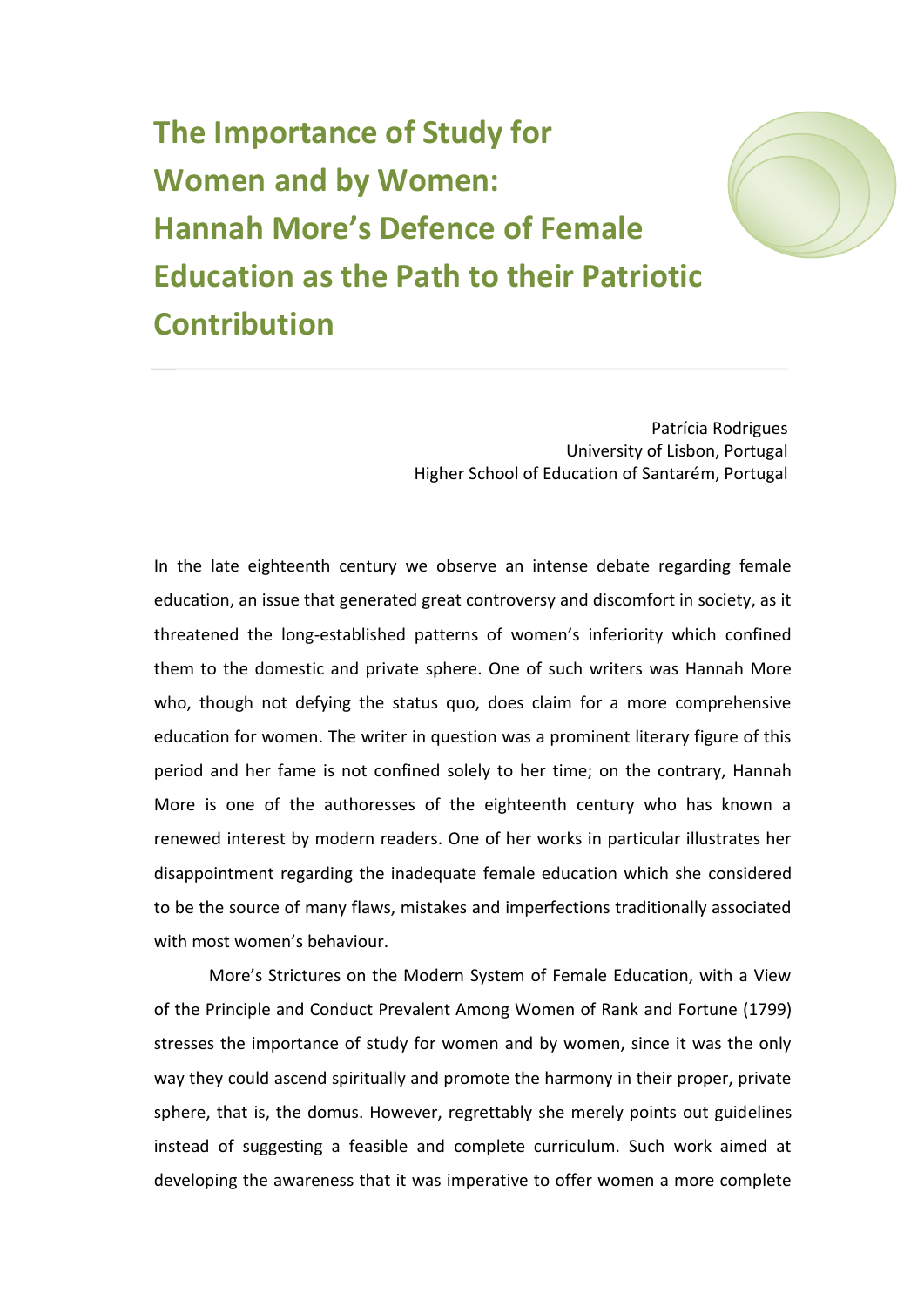

education which aimed at more than external accomplishments and domestic expertise. This book strongly posits the argument that the educational female model was considered, at the time, inadequate and incomplete.

The popularity of Hannah More's writings on society reflected the increasing concern and anxiety that were felt in that period towards women writers. Although this writer was not as studied as the other authoresses of her period, namely renowned essayists like Catharine Macaulay and Mary Wollstonecraft who wished for an equality of rights, Hannah More has been continuously recognised, especially to illustrate that not all writers of the time were feminists (cf. Keane 1). In fact, More does not fit in the type of the "radicals", since her writings demonstrate a fervent defence of the current social patterns. Actually, More's conservatism made her extremely popular in the following century, since her behaviour suited the ideology of femininity of the time. Indeed, the essayist defends the gender difference in relation to their distinct spheres of action. Although she wants to raise the status of women and, implicitly, to broaden their social influence, she never abandons the notion that such performance should be firmly based on their domestic and family role (cf. Stafford 30). She regards education as rather specific in terms of gender, as men and women were, in her opinion, physically and intellectually different. Therefore, they should fulfill different duties and should receive the kind of education that would prepare them to carry out those duties.

Hannah More produced several works of various genres, having received, like her sisters, instruction from her father in order to become teachers. Despite her delicate health, even before she was four, the young Hannah could already read and showed an unusual aptitude for learning. In order to spare her such effort, her father tried to stop her education, but, together with her mother, she convinced her father to carry on with her instruction. She was particularly interested in the education of the less favoured people, having established several schools with her sisters. In her journeys to London she met David Garrick, Samuel Johnson, Edmund Burke, Horace Walpole, Elizabeth Montagu and Thomas Caldwell, who would become the main publisher of her numerous writings.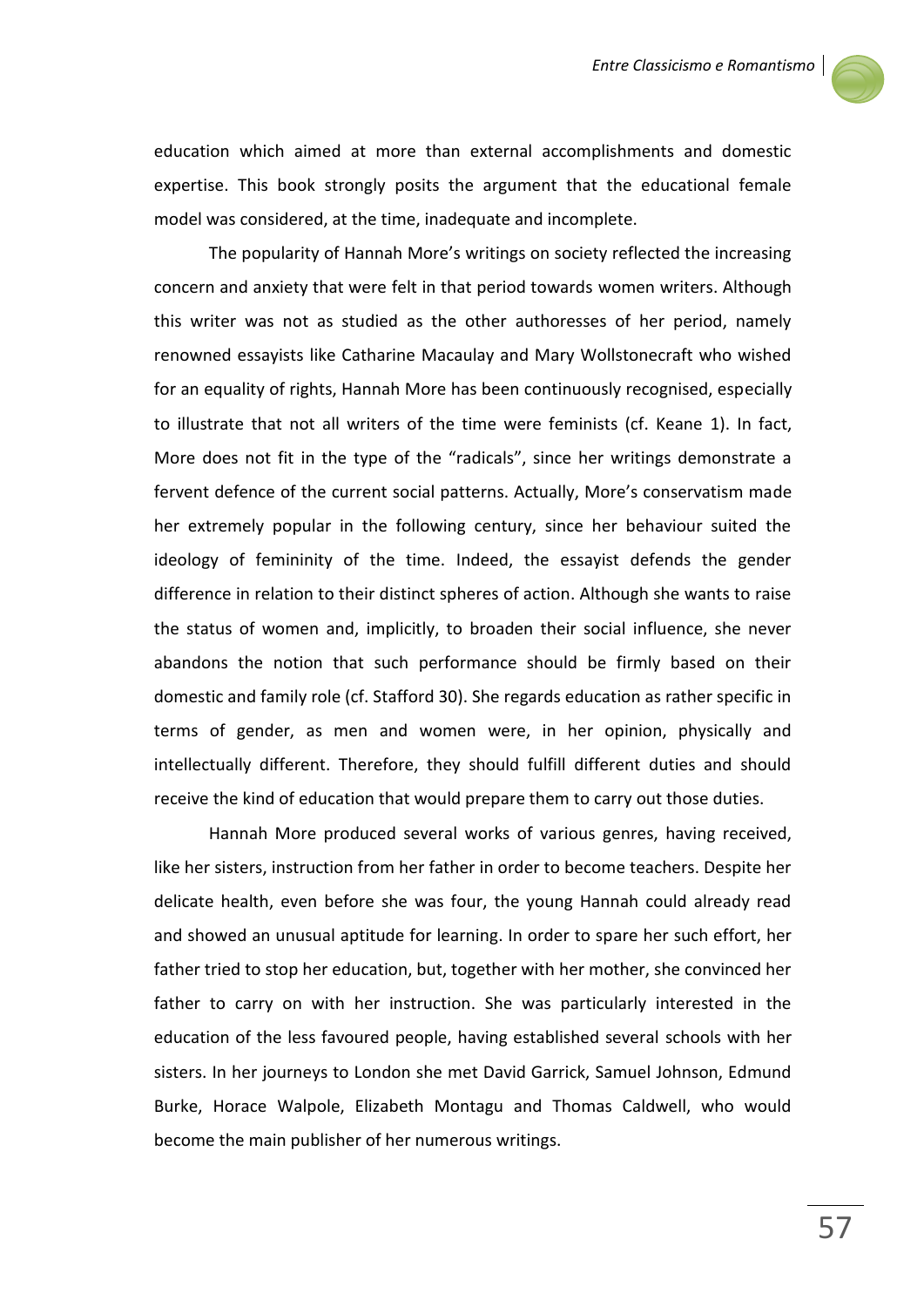

As was previously mentioned, while authoresses such as Mary Wollstonecraft and Catharine Macaulay, inspired by the American and French Revolutions, demanded the extension of human rights to women, Hannah More feared threat of social disorder as a consequence of the revolutionary ideology and adopted a conservative evangelical position, emphasising the traditional female role. That is the spirit with which the essayist, extremely concerned about the state of the nation, urges her compatriots to take part in the salvation of the country:

In this moment of alarm and peril, I would call on them with a "warning voice" which should stir up every latent principle in their minds, and kindle every slumbering energy in their hearts: I would call on them to come forward, and contribute their full and fair proportion towards the saving of their country. (More I, 4)

The anxiety of the authoress stems from the fear that the atheism and the philosophy resultant from the French Revolution would affect England and even all of Great Britain. It is obvious that More believed that women played an important role in the maintenance of the values and moral and religious traditional practices that, in turn, constituted the backbone of the nation:

Many contemporaries believed that the state of a nation's political structure, its manners, morals and religious observance, determined its strength, and since morals and religion, in particular, were considered to be the province of women, it was on them that the strength and stability of the nation were largely dependent. (Ashley 15)

The well-known concern about the influence of riots across the English Channel and the repercussions they could have in English society was effectively widespread, thus justifying the intense apologia for core religious beliefs and a matching conduct:

The eighteenth-century opens and closes with a wave of evangelical enthusiasm when fears of social disorder in a period of great moral laxity and dissoluteness led to an urgent need for the middle and upper classes to set an example to those bellow them in the social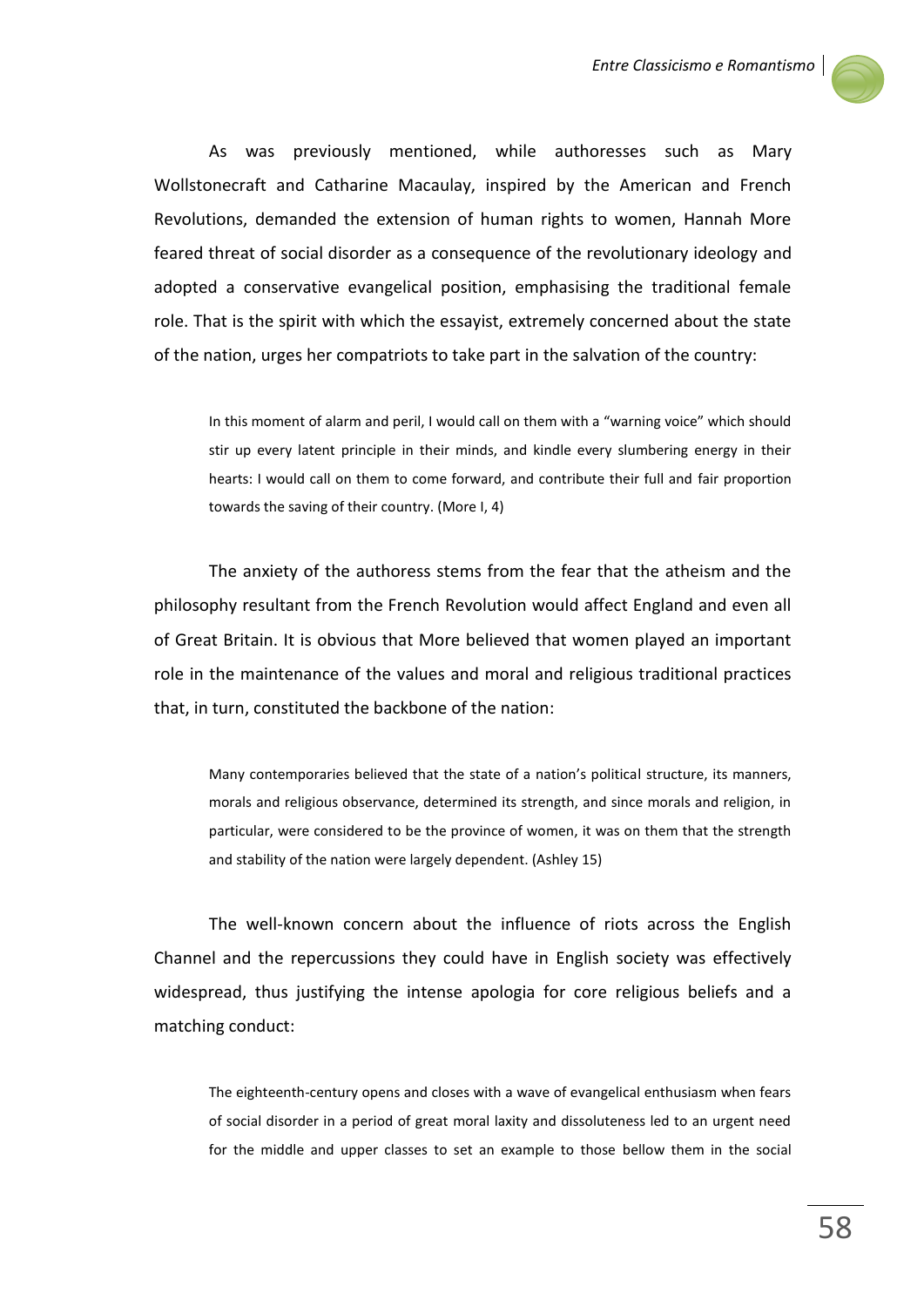

hierarchy. And to work for the inculcation of the principles of Christian morality in labouring classes. (Hill 17)

It is in this context that the Blue Stockings Society of England appears, reaching a significant popularity by the end of the century. It consisted in a group of privileged and cultured women who shared an interest in education and promoted meetings to discuss literature, and also invited erudite men to participate in these meetings. In the male society of the time, the "Blues" were able to provide a serious alternative to card games and drink, a trendy occupation at the time (cf. Kenner 188). As Cheryl Turner points out: "The Bluestockings provided perhaps the most influential social, intellectual and literary network to include a cluster for women" (Turner 107). The Society included important female figures such as Elizabeth Montagu, Elizabeth Vesey, Frances Boscawen, Elizabeth Carter, Anna Laetitia Barbauld, Frances Burney, Hester Chapone, Sarah Fielding, Catharine Macaulay, Lady Mary Wortley Montagu and Clara Reeve, among others. Regarding the male members who took part in the assemblies, there were prominent personalities such as Edmund Burke, Samuel Johnson, Sir Joshua Reynolds, Horace Walpole and Benjamin Stillingfleet.

Hannah More, one of the Blues, took advantage of the opportunity of conversation and exchange of ideas with experts, which allowed her to further her education, a goal that she never neglected until the end of her life. The Blue Stockings Society had an important role regarding female education, since it illustrated the ingenuity of women who, having been denied a formal education which aimed at more than external accomplishments, found an alternative way to satisfy their desire to learn while disguising their activities with their widely accepted role as hostesses (cf. Bodeck 186). In 1786, Hannah More publishes the poem Bas Bleu; or Conversation, where she praises the quality of the debates of the Society and describes the moral and educational objectives of that new space for cultured women. The authoress expresses her gratitude, emphasising the importance of the Bluestockings in relation to the progress of society by preserving the moral standards and by the sustained apology of education. However, without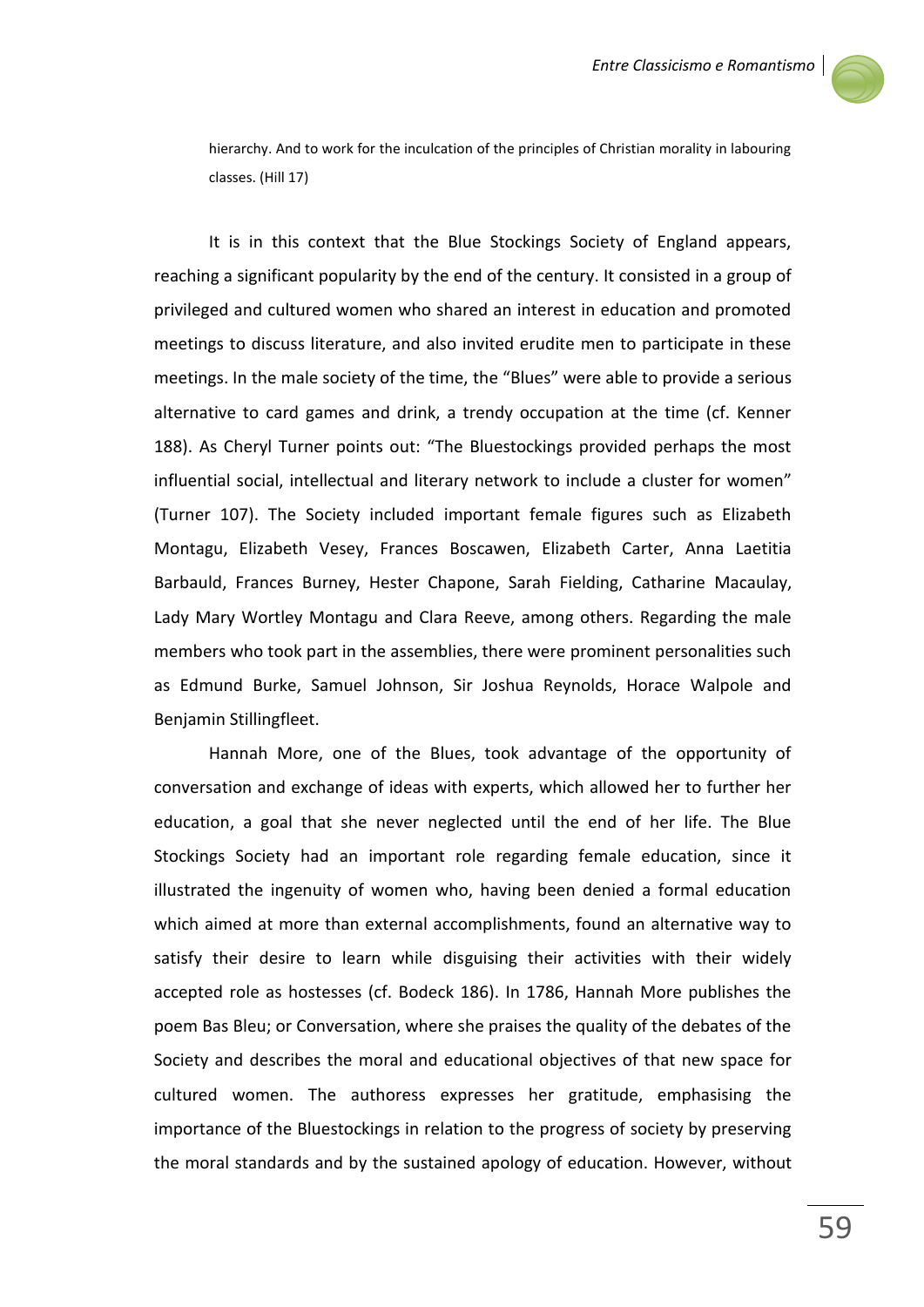

doubt everyone in the assemblies also benefited from the opinions of Hannah More:

In the figure of More, in particular, we reach the limits of Enlightenment: committed, as second-generation Bluestocking, to the ideals of rational autonomy and female education, she nevertheless contributed to the transformation of the Enlightenment project of society into one in which the lower orders of society were "progressed" by their spiritually enlightened "betters". (O'Brian 34)

Hannah More started her career as a poetess and a playwright, becoming, later on, an icon of the defence of the Christian woman, writing several treatises of religious and moral nature. Most of the authoress's contemporary critics received her pious and reformative texts in a very favourable light, praising her purpose in the publication of such texts:

[U]pon Mrs. More character, as a writer and as a moralist, it cannot be necessary to expatiate, the obvious tendency of her works, and the comprehensive circulation with which those works have been received, decide the establishment of their character, in both respects. (Anon. "Review of The Works of Hannah More" 526-527)

The work here approached, Strictures on the Modern System of Female Education, with a View of the Principle and Conduct Prevalent Among Women of Rank and Fortune, was relatively well-received by the contemporaneous critics: for example, *The British Critic* considered it as "one of the most valuable works that ever came before us" (Anon., "Review of Strictures on Female Education" 651). On the other hand, The Monthly Review, despite praising the ideological purity of More, considers that she is too tied to her religious beliefs:

We must candidly confess that we cannot bestow on them unalloyed praise. She writes with elegance, variety, and ease, and lays down a number of excellent rules for the conduct of women: but her sentiments appear to us to be too much narrowed by her religious system, and the world seems to be too often viewed by her through the mists of  $-$  we had almost said – Methodism. (Anon., "Review of Strictures on Female Education" 411)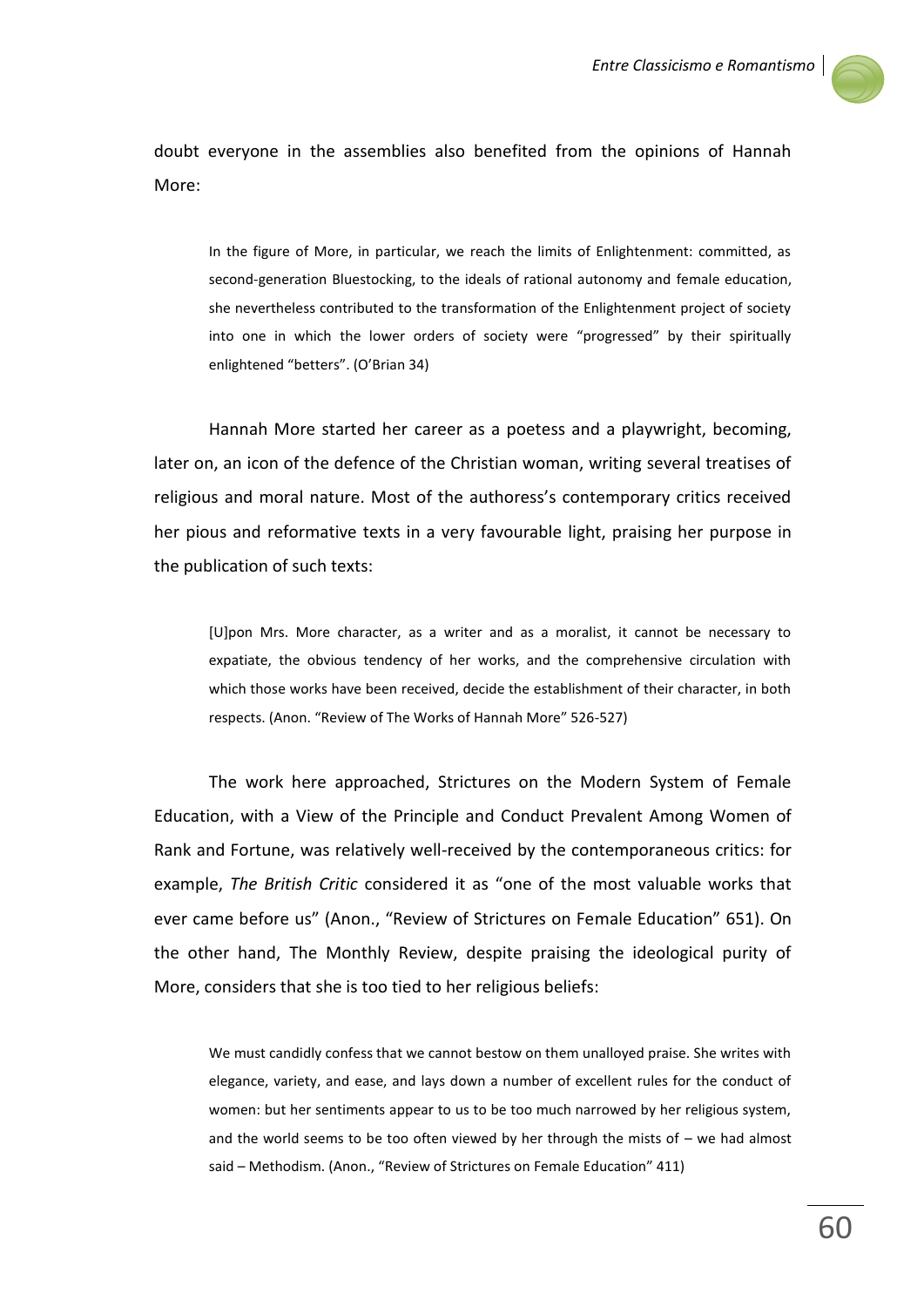

Hannah More is sometimes presented as extremely religious for the Age of the Enlightenment, as the following comment states: "[More'] religion is of too rigid a cast for enlightened society" (Anon., "Review of Strictures on Female Education" 411). Despite that fact, through her intense activity as a writer, she acquired a comfortable life standard and a nationally recognised status (cf. Turner 79). Strictures had 13 editions during her life alone. When the authoress died, at the age of 88, she left a considerable amount of thirty thousand pounds to several charity institutions (cf. Uphaus / Foster 386), probably hoping that those institutions would improve female education.

In 1978, Richard Polwhele published "The Unsex'd Females: A Poem", which exemplifies the condemnatory rhetoric that stigmatised several women writers of the late eighteenth century. The female writers of this time were regarded with suspicion, especially those who addressed subjects such as religion or politics, thus breaking out of their proper, private sphere. Therefore, women were constantly under the scope of society and every misconduct or deviation from the expected behaviour could make irreparable harm to their reputation and, hence, to their place in society. Women writers in particular were at all times monitored, as they could be easily condemned for overstepping the line of female propriety, and even considered traitors to their sex and ultimately to their nation. Recent criticism has even noted that, for some, the mere act of using a pen for publication purposes was deemed subversive, as the pen might be considered a symbolic phallus, therefore unsexing female writers. The Oxford English Dictionary gives the following definition of the word "unsex": "deprive of gender, sexuality, or the characteristic attributes of one or other sex". And this was precisely what Polwhele had in mind when he wrote his poem, although he recognised no harm was done when proper women wrote about morals and manners, enforcing the traditional female roles. Hannah More is set as an example, because she was by no means menacing to social stability as she believed that "the profession of ladies, to which the bent of her instruction should be turned, is that of daughter, wives, mothers and mistresses of families" (More I, 107).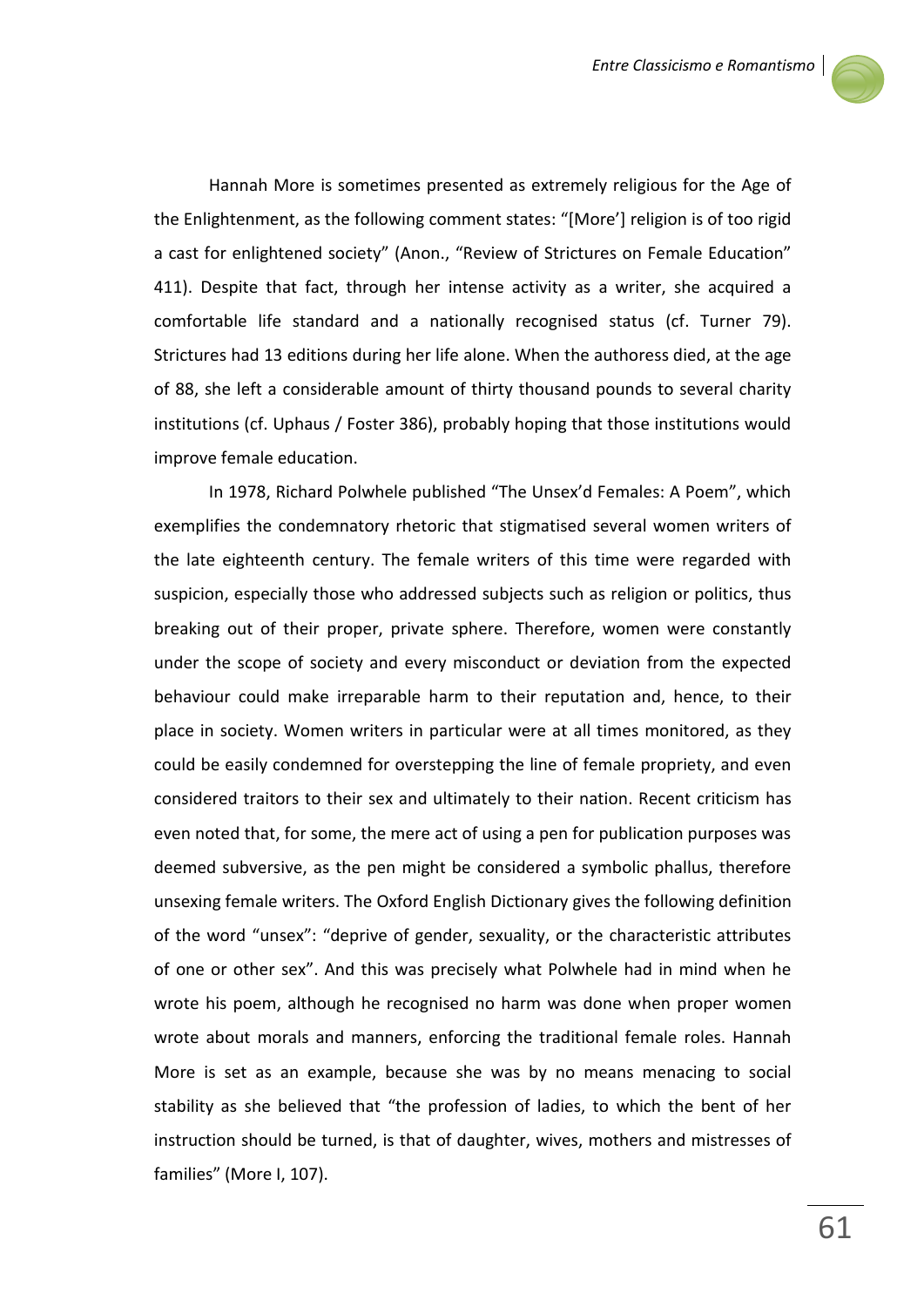

More's influence was felt long after her death, especially during the Victorian Age: "[More] was in effect replacing a decaying social paternalism with maternalism, a proto-Victorian ethic of responsibility and nurturance" (Myers 232). Despite More's apology of the reform of the female educational model, she never suggests that education would be a platform. Despite her plight for women's right to education, she does not, at any time, suggest that it should be seen as a platform for gaining "rights", as such a demand imperiled women's religious nature and therefore collective rules of conduct. As Jane Rendall observes: "The writer's purpose was evangelical in its bid to prepare women for the afterlife, and domestic in its attempt to prepare women for their role within the home" (Rendall 112-113).

The difficulty of "labelling" Hannah More and the controversy that has generated regarding her classification as anti-feminist, counter-revolutionary or even conservative feminist (cf. Midgley 8), clearly shows that, as far as Women's History is concerned, nothing is linear and everything is likely to be scrutinised and catalogued according to the purpose of each critic. The emphasis on female education and conduct arose because it was believed that any failure in the moral and religious duty of women could put the entire future of the nation in danger. At a time when the threat (for some) and the promise (for others) of change seemed imminent, it was recognised that the current educational model was inappropriate because it failed to prepare women to play their part. Consequently, it was necessary to reform and improve feminine education to ensure women's understanding of their obligations and the best way to fulfil them.

Hannah More was convinced that educational reform was a way to promote the rejection of revolutionary ideas by women. The advice she offers her contemporaries may seem somewhat contradictory since, on the one hand, it seems avant-garde as, for example, the repudiation of the traditional model of education. On the other hand, the conservative suggestion that women can increase their power through religious practice and charity works may be perceived as radical if we consider the feminist implications in relation to women's rights. She recognises that the increase of power through religion is something more attainable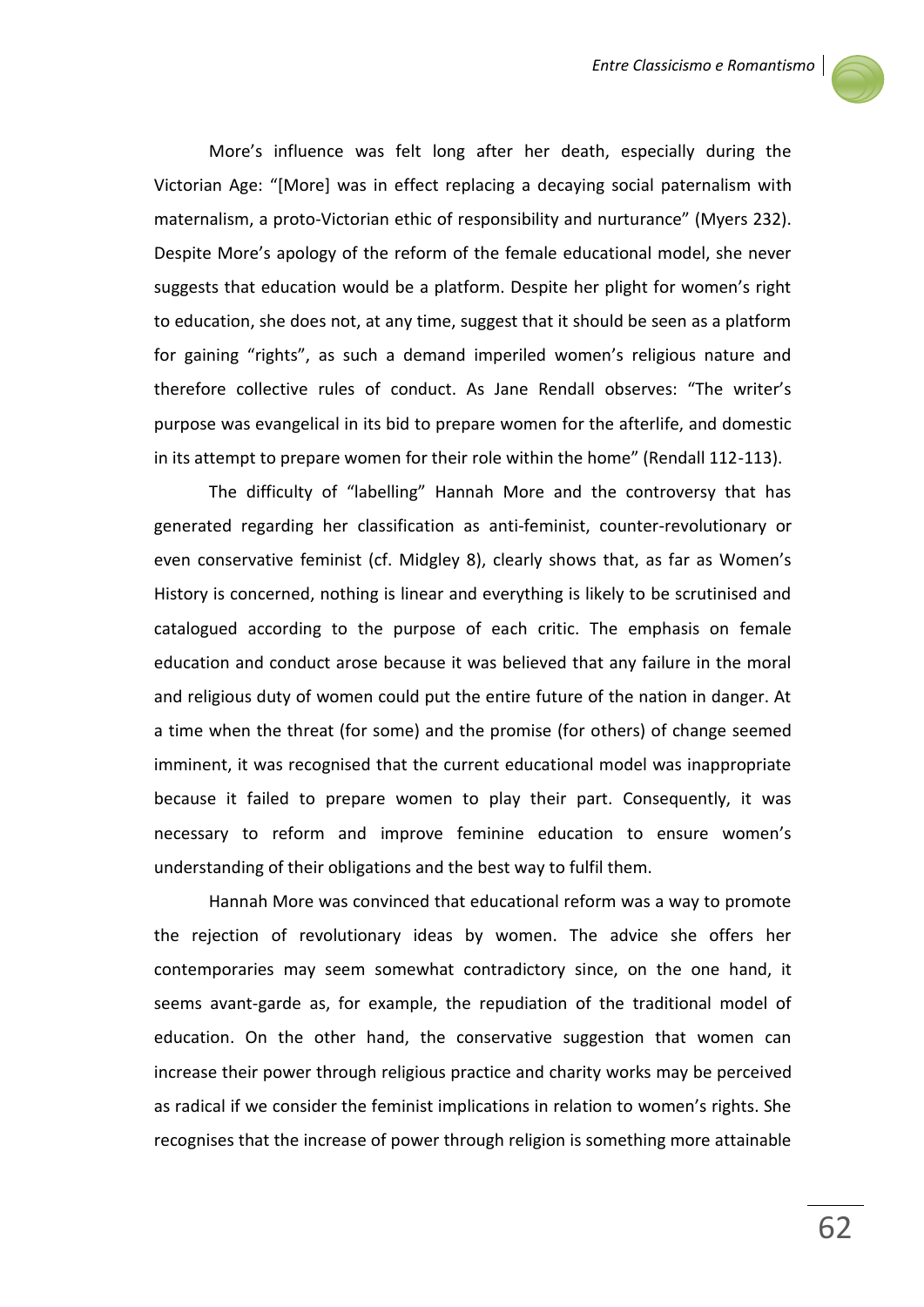

to women: "Christianity has exalted women to true and undisputed dignity" (More II, 31-32).

According to Karen Offen, "Feminism is the name given to a comprehensive critical response to the deliberate and systematic subordination of women as a group by men as a group within a given cultural setting" (Offen 21). Such a definition would certainly answer any doubts about whether Hannah More was a feminist or not, as she never questions the patriarchal framework of her time, and even defends and reinforces it. Instead of choosing a label and sticking to it, I believe that all opinions should be embraced, because, despite her conservative and traditional principles, Hannah More did strive to offer women a better education, not only through her writings, but also through the schools she founded and the considerable sum she left to charity works upon her death. She truly believed in the crucial importance of providing women with a useful education, the vital need of study for women and by women. Her contribution as an advocate for female education, regardless of her motivations and principles, should be considered as an invaluable asset for all of those who are interested in Women's Studies.

1 Anna Scott has a book with the title *Hannah More: The First Victorian* (2003).

## WORKS CITED

- Anon. "Review of *Strictures on Female Education*, 3rd edition". *The British Critic* 13 (1799): 643-651.
- Anon. "Review of *Strictures on Female Education*". *The Monthly Review* 30 (1799): 410-417.
- Anon., "Review of *The Works of Hannah More. In Eight Volumes. Including several pieces never published*". *The British Critic* 17 (1801): 526-530.
- Ashley, Annette Maria. "In This Moment of Alarm and Peril: Female Education, Religion and Politics in the Late Eighteenth Century, with special reference